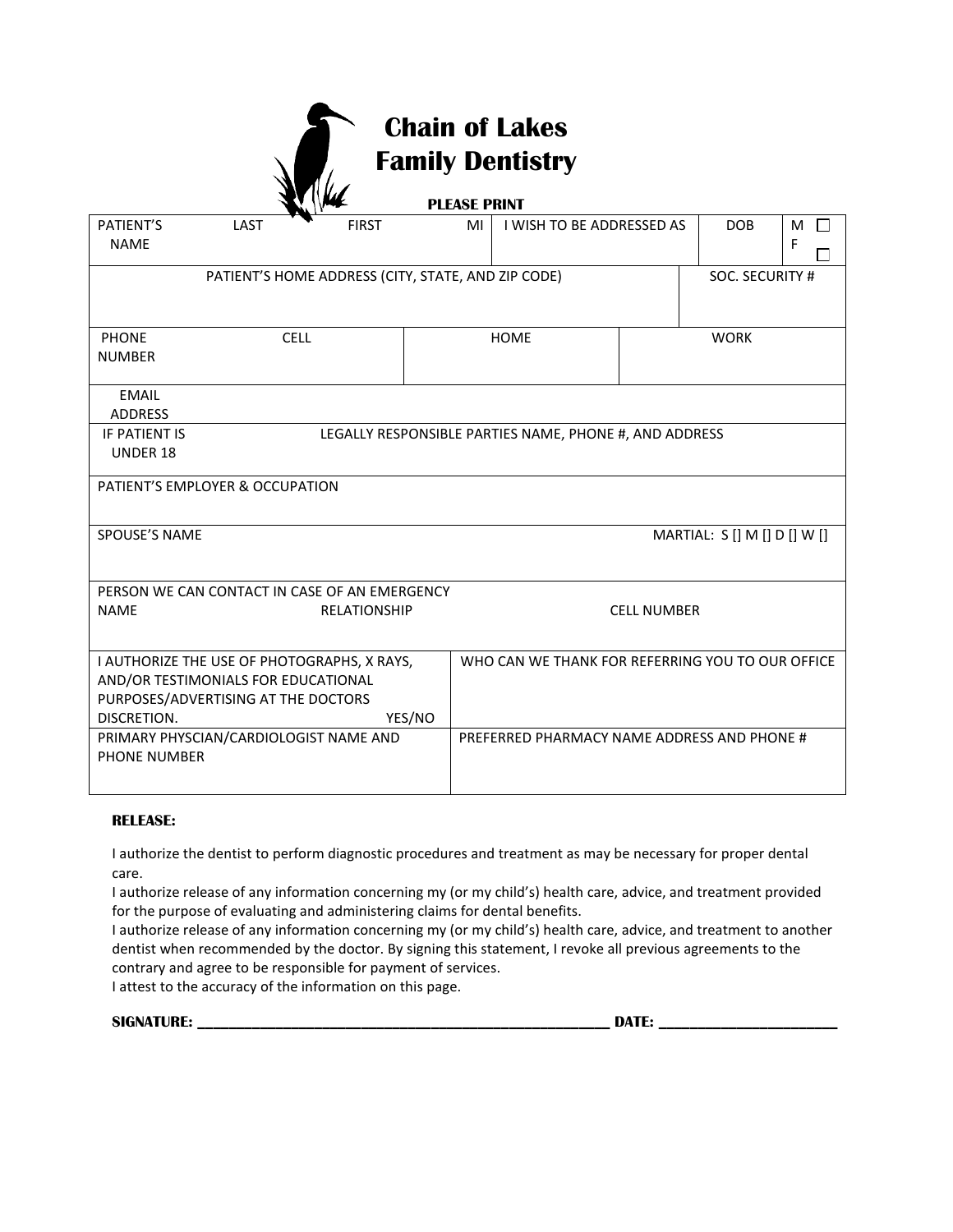## **DENTAL BENEFIT INFORMATION**

| DENTAL INSURANCE COVERAGE |  | <b>DENTAL INSURANCE</b>              |  | ADDRESS AND PHONE #             |                  |  |
|---------------------------|--|--------------------------------------|--|---------------------------------|------------------|--|
| <b>YES</b><br>NO.         |  | COMPANY NAME                         |  |                                 |                  |  |
|                           |  |                                      |  |                                 |                  |  |
| <b>SUBSCRIBER'S NAME</b>  |  | PATIENT'S RELATIONSHIP TO SUBSCRIBER |  | <b>SUBSCRIBER'S DOB</b>         | SUBSCRIBER'S SSN |  |
|                           |  | DEPENDENT<br>SPOUSE<br><b>SFLF</b>   |  |                                 |                  |  |
|                           |  |                                      |  |                                 |                  |  |
| <b>GROUP/PROGRAM NAME</b> |  |                                      |  | EMPLOYER PROVIDING BENEFIT PLAN |                  |  |
|                           |  |                                      |  |                                 |                  |  |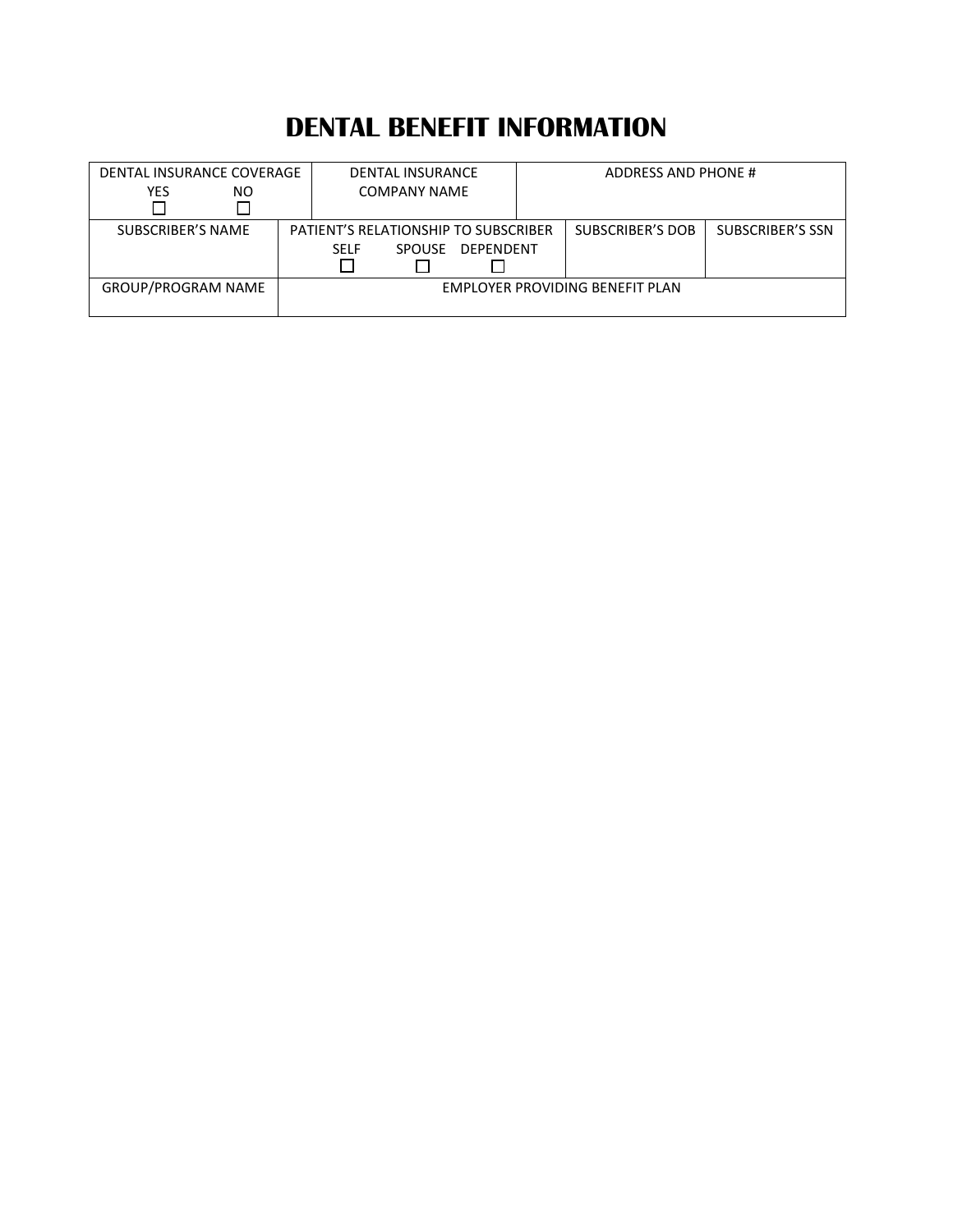## **MEDICAL HISTORY**

| <b>PATIENT NAME</b>                                                                                                |        |                                                           |                |                             |                 |                | <b>BIRTH DATE</b> ____________________ |                          |
|--------------------------------------------------------------------------------------------------------------------|--------|-----------------------------------------------------------|----------------|-----------------------------|-----------------|----------------|----------------------------------------|--------------------------|
| Are you under a physician's care now?                                                                              |        |                                                           | Yes            | No                          |                 |                |                                        |                          |
| Do you need to premedicate prior to dental Tx?<br>(Artificial Joint, infective endocarditis)                       |        |                                                           | Yes            | No                          |                 |                |                                        |                          |
|                                                                                                                    |        | Have you ever been hospitalized or had a major operation? | Yes            | No                          |                 |                |                                        |                          |
| Have you ever had a serious head or neck injury?                                                                   |        |                                                           | Yes            | No                          |                 |                |                                        |                          |
| Are you taking any medications, pills, or drugs?                                                                   |        |                                                           | Yes            | No                          |                 |                |                                        |                          |
| (also include vitamins and supplements)                                                                            |        |                                                           |                |                             |                 |                |                                        |                          |
| Do you take/have you taken Blood Thinners?                                                                         |        |                                                           | Yes            | No                          |                 |                |                                        |                          |
| Do you take/have you taken Steroids?                                                                               |        |                                                           | Yes            | No                          |                 |                |                                        |                          |
| Do you take/have you taken Osteoporosis medications?                                                               |        |                                                           | Yes            | No                          |                 |                |                                        |                          |
| Do you have low Vitamin D?                                                                                         |        |                                                           | Yes            | No                          |                 |                |                                        |                          |
| Do you take/have you taken, Phen-Fen or Redux?                                                                     |        |                                                           | Yes            | No                          |                 |                |                                        |                          |
| Are you on a special diet?                                                                                         |        |                                                           | Yes            | No                          |                 |                |                                        |                          |
| Do you use tobacco?                                                                                                |        |                                                           | Yes            | No                          |                 |                |                                        |                          |
| Do you use controlled substances?                                                                                  |        |                                                           | Yes            | No                          |                 |                |                                        |                          |
| Women: Are you<br>Pregnant/Trying to get pregnant? Yes No                                                          |        |                                                           |                | Taking oral contraceptives? |                 | Yes No         | Nursing?<br>Yes No                     |                          |
|                                                                                                                    |        |                                                           |                |                             |                 |                |                                        |                          |
| Are you allergic to any of the following?                                                                          |        |                                                           |                |                             |                 |                |                                        |                          |
| Penicillin<br>Aspirin<br>$\Box$                                                                                    | $\Box$ | $\Box$<br>Codeine                                         | Acrylic        | Metal<br>$\Box$             | $\Box$<br>Latex | $\Box$         | <b>Local Anesthetics</b>               |                          |
| $\Box$ If yes, please explain: $\Box$<br>Other                                                                     |        |                                                           |                |                             |                 |                |                                        |                          |
|                                                                                                                    |        |                                                           |                |                             |                 |                |                                        |                          |
|                                                                                                                    |        |                                                           |                |                             |                 |                |                                        |                          |
| Do you have, or have you had, any of the following?                                                                |        |                                                           |                |                             |                 |                |                                        |                          |
| AIDS/HIV positive                                                                                                  | Y N    | <b>Cortisone Medicine</b>                                 | Y N            | Hemophilia                  |                 | Y N            | <b>Radiation Treatment</b>             | Y N                      |
| Alzheimer's                                                                                                        | Y N    | <b>Diabetes</b>                                           | Y N            | <b>Hepatitis A</b>          |                 | Y N            | Recent Weight Loss                     | Y N                      |
| Anaphylaxis                                                                                                        | Y N    | <b>Drug Addiction</b>                                     | Y <sub>N</sub> | Hepatitis B or C            |                 | Y N            | <b>Renal Dialysis</b>                  | ΥN                       |
| Anemia                                                                                                             | Y N    | Easily Winded                                             | Y <sub>N</sub> | Herpes                      |                 | Y <sub>N</sub> | <b>Rheumatic Fever</b>                 | Y <sub>N</sub>           |
| Angina                                                                                                             | Y N    | Emphysema                                                 | Y N            | High Blood Pressure         |                 | Y N            | Rheumatism                             | ΥN                       |
| Arthritis/Gout                                                                                                     | Y N    | Epilepsy/Seizures                                         | Y N            | High Cholesterol            |                 | Y N            | Scarlet Fever                          | Y <sub>N</sub>           |
| <b>Artificial Heart Valve</b>                                                                                      | Y N    | <b>Excessive Bleeding</b>                                 | Y N            | Hives/Rash                  |                 | Y N            | Shingles                               | ΥN                       |
| Artificial Joint                                                                                                   | Y N    | <b>Excessive Thirst</b>                                   | Y N            | Hypoglycemia                |                 | Y N            | Sickle Cell Disease                    | Y <sub>N</sub>           |
| Asthma                                                                                                             | ΥN     | Fainting/Dizziness                                        | Y N            | <b>Irregular Heartbeat</b>  |                 | ΥN             | Sinus Trouble                          | ΥN                       |
| <b>Blood Disease</b>                                                                                               | Y N    | Frequent Cough                                            | Y N            | Kidney Problems             |                 | Y N            | Spina Bifida                           | Y <sub>N</sub>           |
| <b>Blood Transfusion</b>                                                                                           | Y N    | Frequent Diarrhea                                         | Y <sub>N</sub> | Leukemia                    |                 | Y N            | <b>Intestinal Disease</b>              | ΥN                       |
| <b>Breathing Problem</b>                                                                                           | Y N    | Frequent Headache                                         | Y N            | Liver Disease               |                 | Y N            | Stroke                                 | Y N                      |
| <b>Bruise Easily</b>                                                                                               | Y N    | <b>Genital Herpes</b>                                     | Y N            | Low Blood Pressure          |                 | Y N            | Swelling of Limbs                      | Y N                      |
| Cancer                                                                                                             | Y N    | Glaucoma                                                  | Y N            | Lung Disease                |                 | Y N            | <b>Thyroid Disease</b>                 | Y N                      |
| Chemotherapy                                                                                                       | Y N    | Hay Fever                                                 | Y N            | Mitral Valve Prolapse       |                 | Y N            | Tonsillitis                            | $\mathsf{Y}\,\mathsf{N}$ |
| <b>Chest Pains</b>                                                                                                 | ΥN     | <b>Heart Attack/Failure</b>                               | ΥN             | Osteoporosis                |                 | ΥN             | Tuberculosis                           | ΥN                       |
| Cold Sores/Fever Blisters                                                                                          | Y N    | <b>Heart Murmur</b>                                       | ΥN             | Pain in Jaw Joints          |                 | ΥN             | Tumors/Growths                         | Y N                      |
| Congenital Heart Disorder                                                                                          | ΥN     | <b>Heart Pacemaker</b>                                    | Y N            | Parathyroid Disease         |                 | Y N            | Ulcers                                 | Y N                      |
| Convulsions                                                                                                        | Y N    | <b>Heart Disease</b>                                      | ΥN             | Psychiatric Care            |                 | ΥN             | <b>Venereal Disease</b>                | ΥN                       |
|                                                                                                                    |        |                                                           |                |                             |                 |                | Yellow Jaundice                        | ΥN                       |
| Have you ever had any serious illness not listed above? Yes No If yes, please explain:                             |        |                                                           |                |                             |                 |                |                                        |                          |
|                                                                                                                    |        |                                                           |                |                             |                 |                |                                        |                          |
| To the best of my knowledge, the questions on this form have been accurately answered. I understand that providing |        |                                                           |                |                             |                 |                |                                        |                          |

incorrect information can be dangerous to my (or patient's) health. It is my responsibility to inform the dental office of any changes in medical status.

| SIGNATURE OF PATIENT, PARENT, OR GUARDIAN: | .)ATF |
|--------------------------------------------|-------|
| DR'S SIGNATURE:                            | ח∆ר∩  |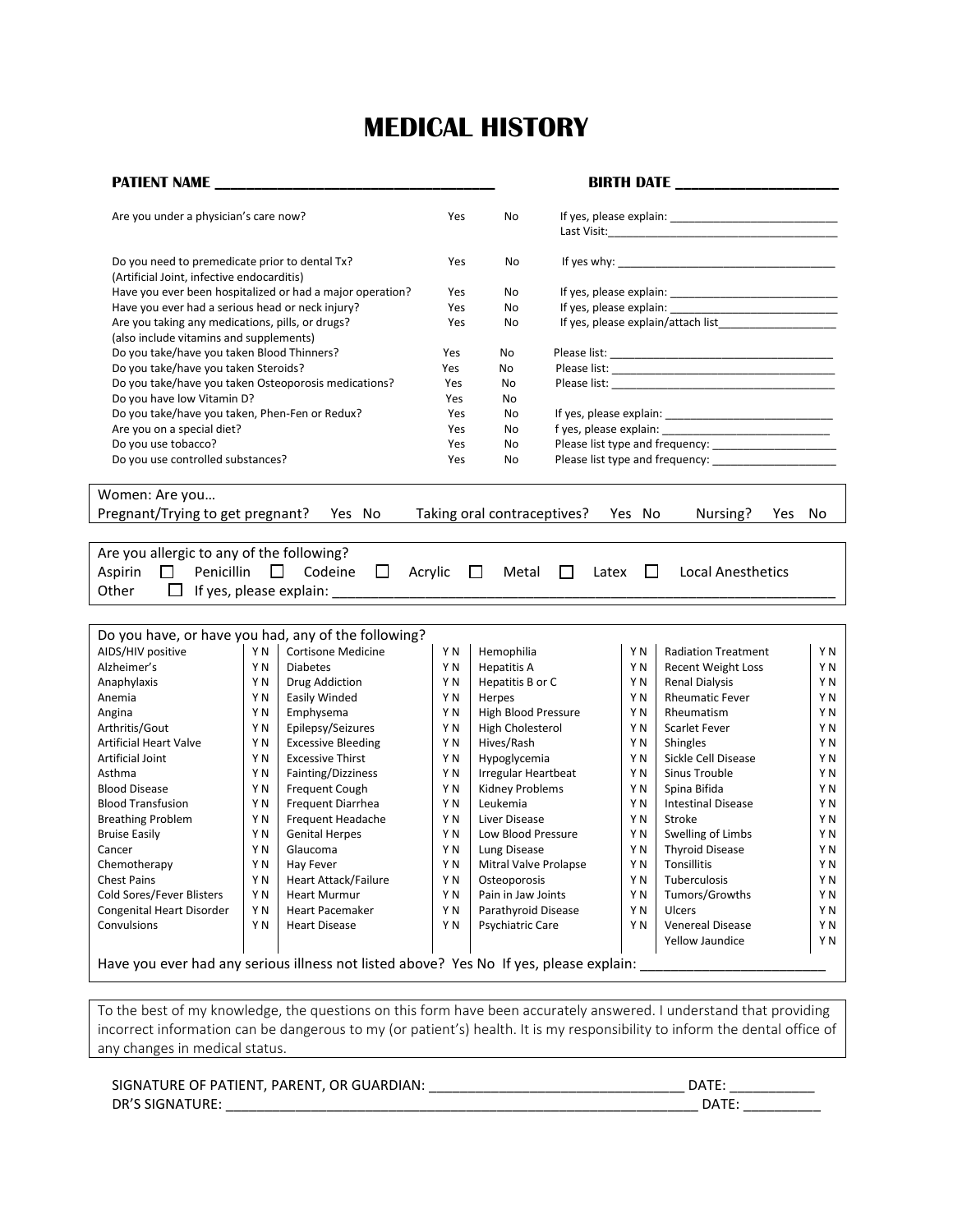### **DENTAL HISTORY**

|    |      | WHEN WAS YOUR LAST DENTAL EXAM:                                                                                                 |  |
|----|------|---------------------------------------------------------------------------------------------------------------------------------|--|
|    |      | WHAT WAS THE LAST TYPE OF DENTAL TREATMENT THAT YOU HAVE RECEIVED? _____________                                                |  |
|    |      | HOW OFTEN IN THE PAST HAVE YOU RECEIVED CARE FROM A DENTAL HYGENIST? 3MO 4MO 6MO LONGER<br>(SCALLING, PROPHY, "CLEANING", ETC.) |  |
|    |      |                                                                                                                                 |  |
|    |      | PLEASE ANSWER YES OR NO TO THE FOLLOWING.                                                                                       |  |
| 1. |      |                                                                                                                                 |  |
| 2. | Why? |                                                                                                                                 |  |
| 3. |      | Have you had any problems getting numb or bad reactions to anesthetic? ------------------------------ YES/NO                    |  |
| 4. |      |                                                                                                                                 |  |
| 5. |      |                                                                                                                                 |  |
| 6. |      |                                                                                                                                 |  |
| 7. |      |                                                                                                                                 |  |
| 8. |      |                                                                                                                                 |  |
| 9. |      |                                                                                                                                 |  |
|    |      | 10. Are you currently experiencing any of the following?                                                                        |  |
|    | a.   |                                                                                                                                 |  |
|    | b.   | Avoid brushing any part of your mouth ------------------------------YES/NO                                                      |  |
|    | c.   | Part of your mouth is sensitive to temperature ------------------YES/NO                                                         |  |
|    | d.   |                                                                                                                                 |  |
|    | e.   |                                                                                                                                 |  |
|    | f.   |                                                                                                                                 |  |
|    | g.   | An unpleasant taste or odor in your mouth ------------------------YES/NO                                                        |  |
|    | h.   |                                                                                                                                 |  |
|    | i.   | Jaw problems (temporomandibular joint) --------------------------YES/NO                                                         |  |
|    | j.   |                                                                                                                                 |  |
|    | k.   | Awaken with an awareness of your teeth or jaw -----------------YES/NO                                                           |  |
|    | I.   |                                                                                                                                 |  |

IS THERE ANYTHING WE SHOULD KNOW IN ORDER TO MAKE YOUR VISIT WITH US MORE COMFORTABLE?

 $\overline{\phantom{a}}$  , and the set of the set of the set of the set of the set of the set of the set of the set of the set of the set of the set of the set of the set of the set of the set of the set of the set of the set of the s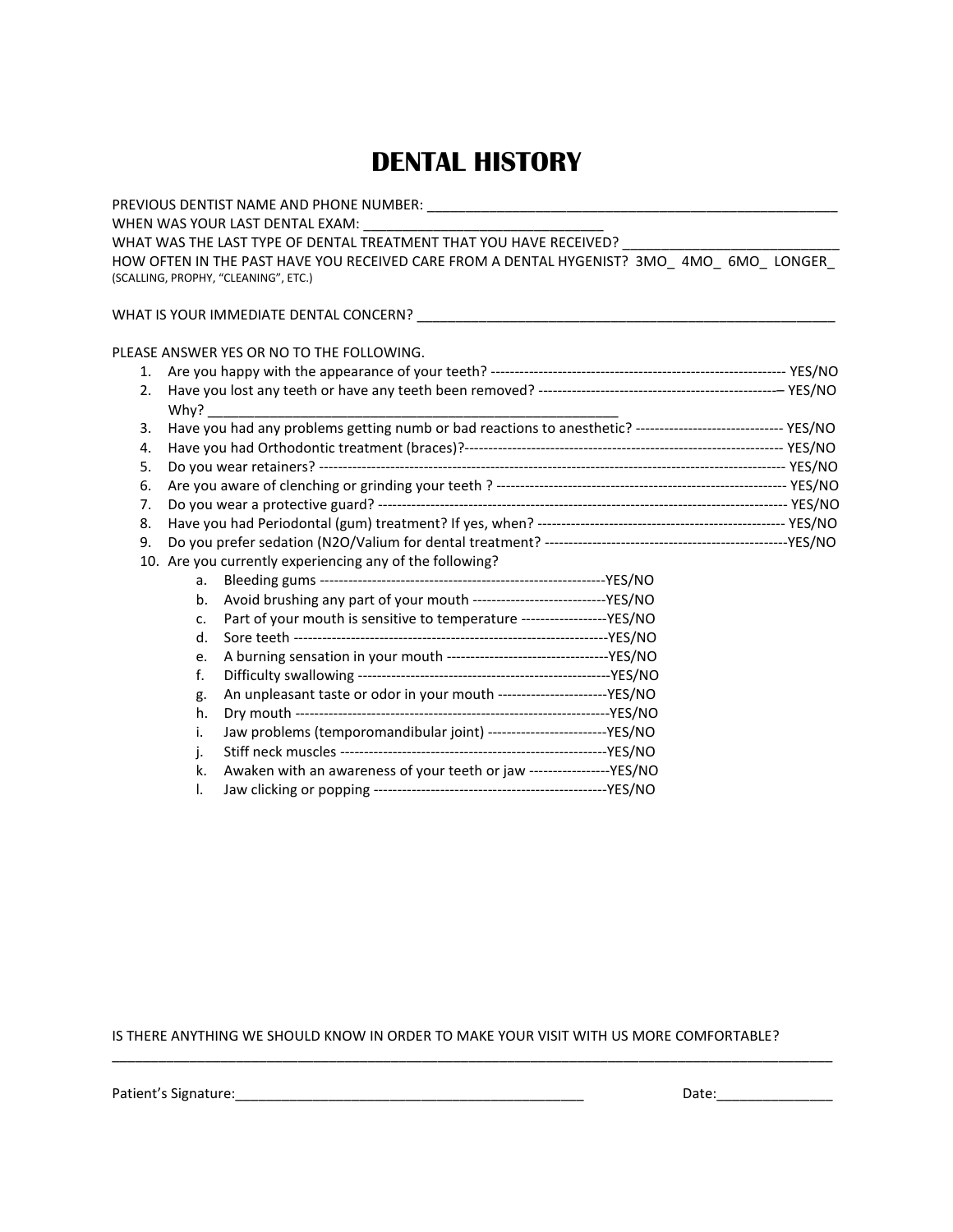## **FINANCIAL POLICY**

Thank you for choosing our office as your dental healthcare provider. We are committed to providing you with the highest quality dental care so that you may attain optimum oral health.

The following is a statement of our Financial Policy which we require that you read, understand, agree to, and sign prior to any dental treatment.

Payment is due at the time service is provided. Our office accepts cash, personal checks, Visa, MasterCard, American Express, Discover, and Care Credit. Additional financing options may be made at the discretion of the Office Manager/Financial Coordinator.

Please note: A \$35 fee will be applied to returned checks. Account balances over 90 days are subject to finance charges.

### **Do you have dental Insurance?**

Chain of Lakes Family Dentistry does not dictate your level of care based on insurance coverage. As a courtesy to you, we will help you process your Primary Dental PPO Insurance claims. We do accept several PPO insurances for select procedures, however, knowledge of your specific plan is your responsibility. You are also responsible for verifying that your plan is currently active and for notifying the office of any changes in insurance before each visit.

Please understand that we will provide you a treatment estimate only guaranteeing our standard fees for 90 days, if insurance coverage can be factored, it is not a guarantee that your insurance will pay exactly as estimated. Insurance coverage is subject to limitations, exclusions, waiting periods, frequency, age restrictions, deductibles, and maximums. Your insurance company and plan benefits ultimately determine the amount paid. We do all that we can to get your estimate as close as possible with the basic information that is provided to us.

All charges you incur are your responsibility, **regardless of your insurance coverage**. We must emphasize that as your dental care provider, our relationship is with you, our Patient, not with your dental insurance company.

Insurance payments are ordinarily received within 30-60 days from the time of filing. If your insurance company has not made payment within 45 days, we ask that you contact your insurance company to make sure that payment is expected. If your claim has been denied or not paid within 90 days, you will be responsible for paying the full amount at that time. We will cooperate fully with the regulation and requests of your insurance company that may assist in the claim being paid. Our office will not, however, enter into a dispute with your insurance company over any claim.

If we must proceed to collection services, you will be responsible for all fees.

### **Unaccompanied Minor:**

Treatment consents and payment arrangements with the parent or legal guardian must be made prior to appointment.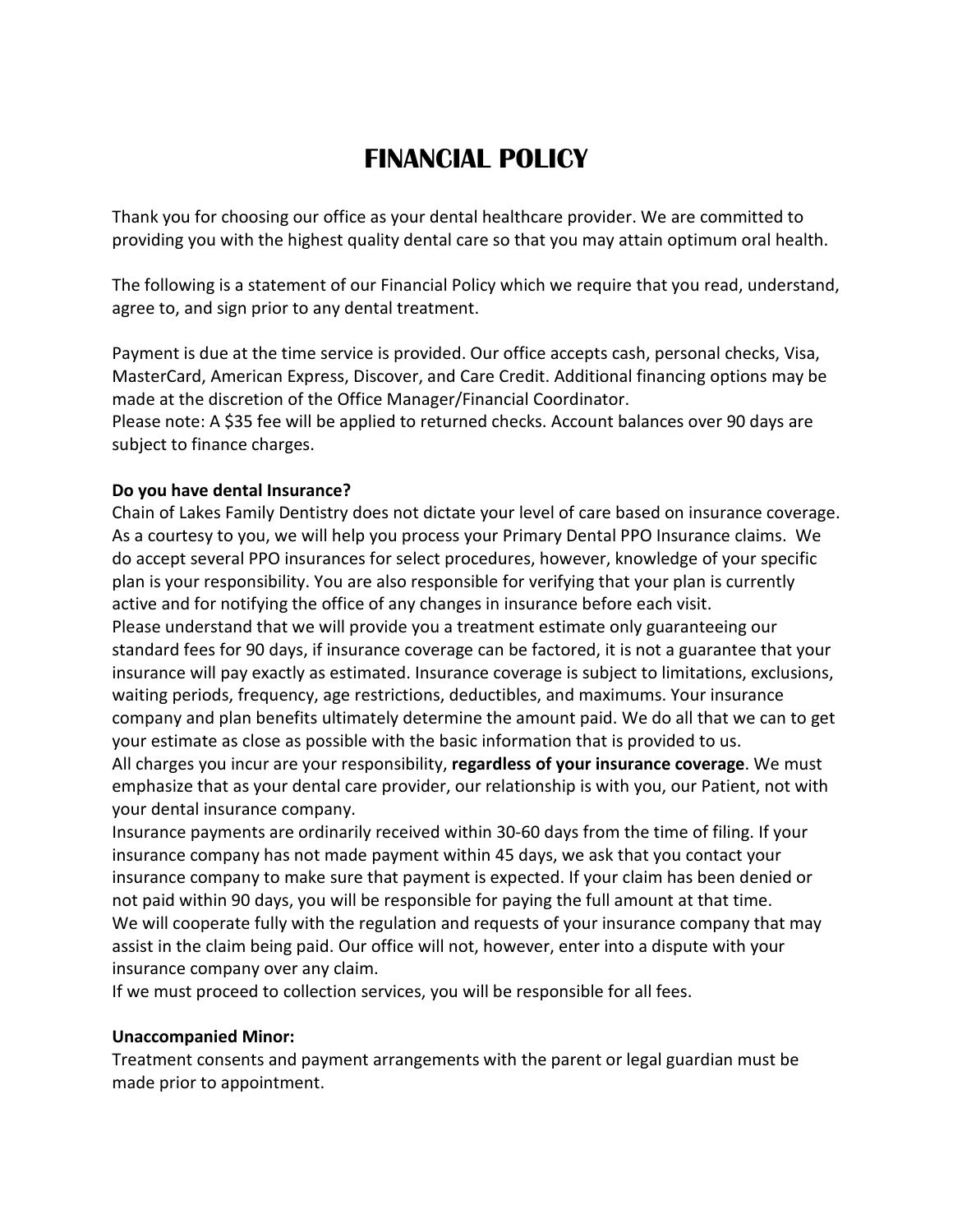### **Missed Appointment(s) and Cancellations:**

We do require at least 24 hours notice to cancel or modify your scheduled appointment. We understand that unforeseen circumstances may arise, which may result in cancelling or changing your appointment. A charge of \$50 may be assessed for missed, short notice or cancelled appointments. Multiple failed appointments may result in dismissal from the dental practice.

### **Consent:**

I have read, understand, and agree to the above terms and conditions. If applicable, I authorize my insurance company to pay my dental benefits directly to my dental office. I understand that responsibility for payment of dental services provided in this office for myself or my dependents is mine, due and payable at the time services are rendered.

| Patient/Legal Guardian Name Printed: |  |
|--------------------------------------|--|
|--------------------------------------|--|

Patient/Legal Guardian Name Signed: **Name Signed: Name of Signed** and Signed and Signed and Signed and Signed and Signed and Signed and Signed and Signed and Signed and Signed and Signed and Signed and Signed and Signed

|--|

Thank you in advance for your confidence in our office. We look forward to providing you with exceptional care and courteous service.

Sincerely, Chain of Lakes Family Dentistry